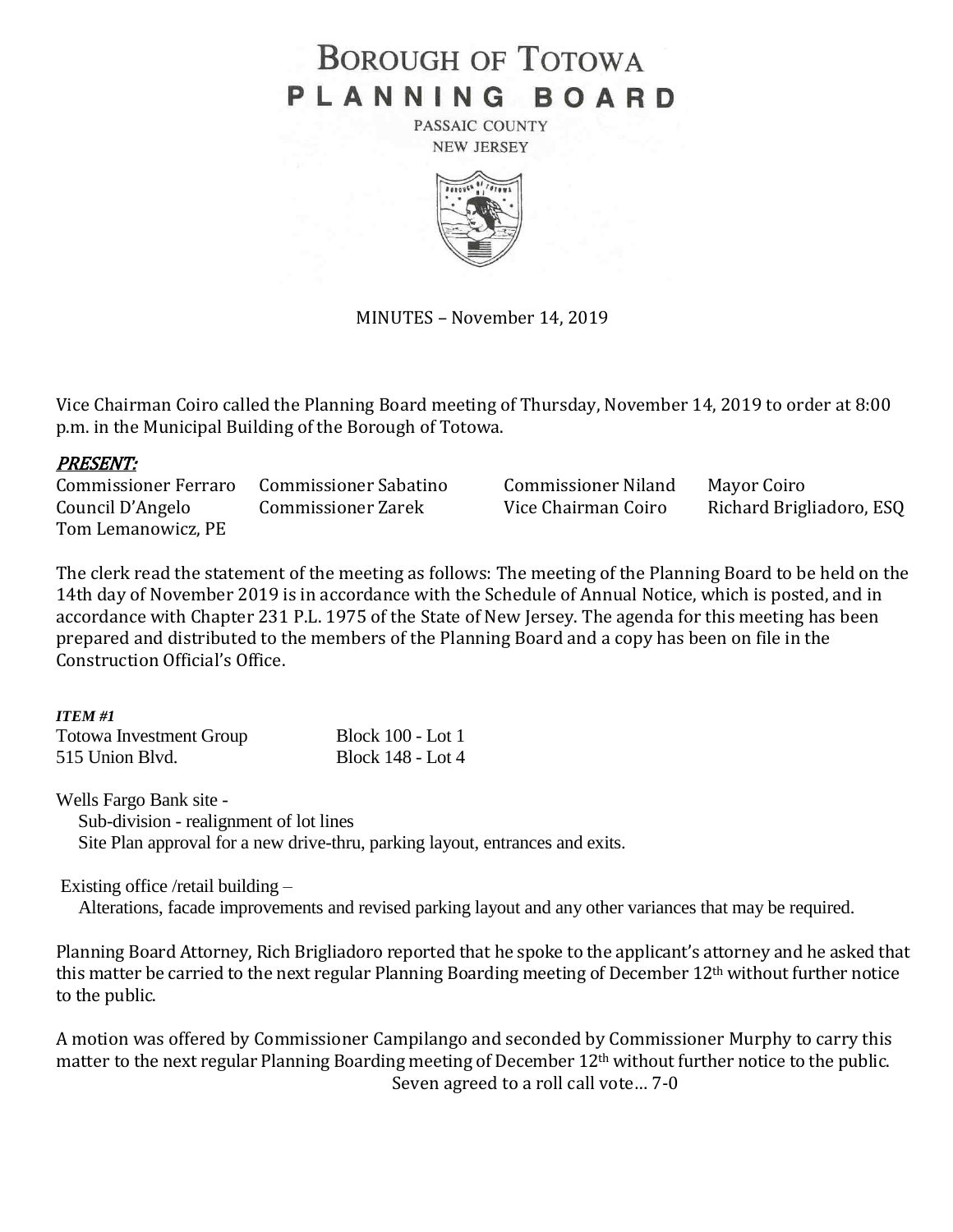#### PLANNING BOARD MEETING November 14, 2019 MINUTES CONTINUED **PAGE 2**

*ITEM #2*

*ITEM #3*

MG Barber Shop Block 37 – Lot 19 . Site Plan Approval 151 Union Blvd. Certificate of Use .

Milagros M. Rivera Flores appeared requesting approval for occupancy of approximately 800 sq. ft. of space for the proposed business operation of a barbershop primarily devoted to children and men's haircuts.

. .

Vice Chairman Coiro read a letter of intent into the record. The anticipated hours of operation will be Monday through Saturday from 9:00 a.m. to 8:00 p.m. and on Sunday from 10:00 a.m. to 3:00 p.m. There will be four employees. There is one parking space assigned for each tenant, which parking space is located in the rear of the building.

Ms. Flores testified as to the nature of the business representing that the space was previously used as a hair salon. Ms. Flores also indicated that she will place a sign in the window providing the name of the business. The Board informed the Applicant that any signage in the window could not exceed 20% of the window area. In addition, the Applicant will install a sign in the space provided on the existing free-standing sign.

The meeting was opened up to the public and there were no members of the public present expressing an interest in this application.

A motion was offered by Commissioner Zarek and seconded by Commissioner Sabatinno to approve the minor site plan as presented. This approval is subject to and contingent upon the following conditions and will be memorialized in a Resolution at a future date:

- 1. The construction of internal partitions, exits, entrances and fire safety devices are subject to and require the approval of the fire sub-code official, the fire inspector and the building inspector.
- 2. The applicant will supply the Chief of Police with an emergency contact list and will also obtain the approval of the Police Chief in regards to all alarms and security devices.
- 3. There will be no outside storage of equipment or materials.
- 4. The applicant will comply with the Boro Sign Ordinances.
- 5. The applicant will obtain the Totowa Borough Board of Health approval, if required, or from any other agency exercising jurisdiction over this matter.

Seven agreed to a roll call vote… 7-0

| 11 ем. тэ              |                     |  |                    |
|------------------------|---------------------|--|--------------------|
| <b>Locally Sourced</b> | Block $37 -$ Lot 10 |  | Site Plan Approval |
| 151 Union Blvd.        |                     |  | Certificate of Use |

April Corbo appeared requesting approval for occupancy of approximately 750 sq. ft. of space for the retail sale of a variety of goods that are made locally, primarily in New Jersey, but may also come from New York and/or Pennsylvania.

Vice Chairman Coiro read a letter of intent into the record. The anticipated hours of operation will be Monday through Friday from 4:00 p.m. to 9:00 p.m., and on Saturday from 10:00 a.m. to 5:00 p.m., presently there will be one employee.

April Corbo testified as to the nature of the business representing that Locally Sourced will focus on items such as honey and other hive products, pottery, jewelry and other artwork and products made by local artisans. There are no parking spaces for this store. However, on-street parking is permitted on both Union Boulevard and Lincoln Avenue.